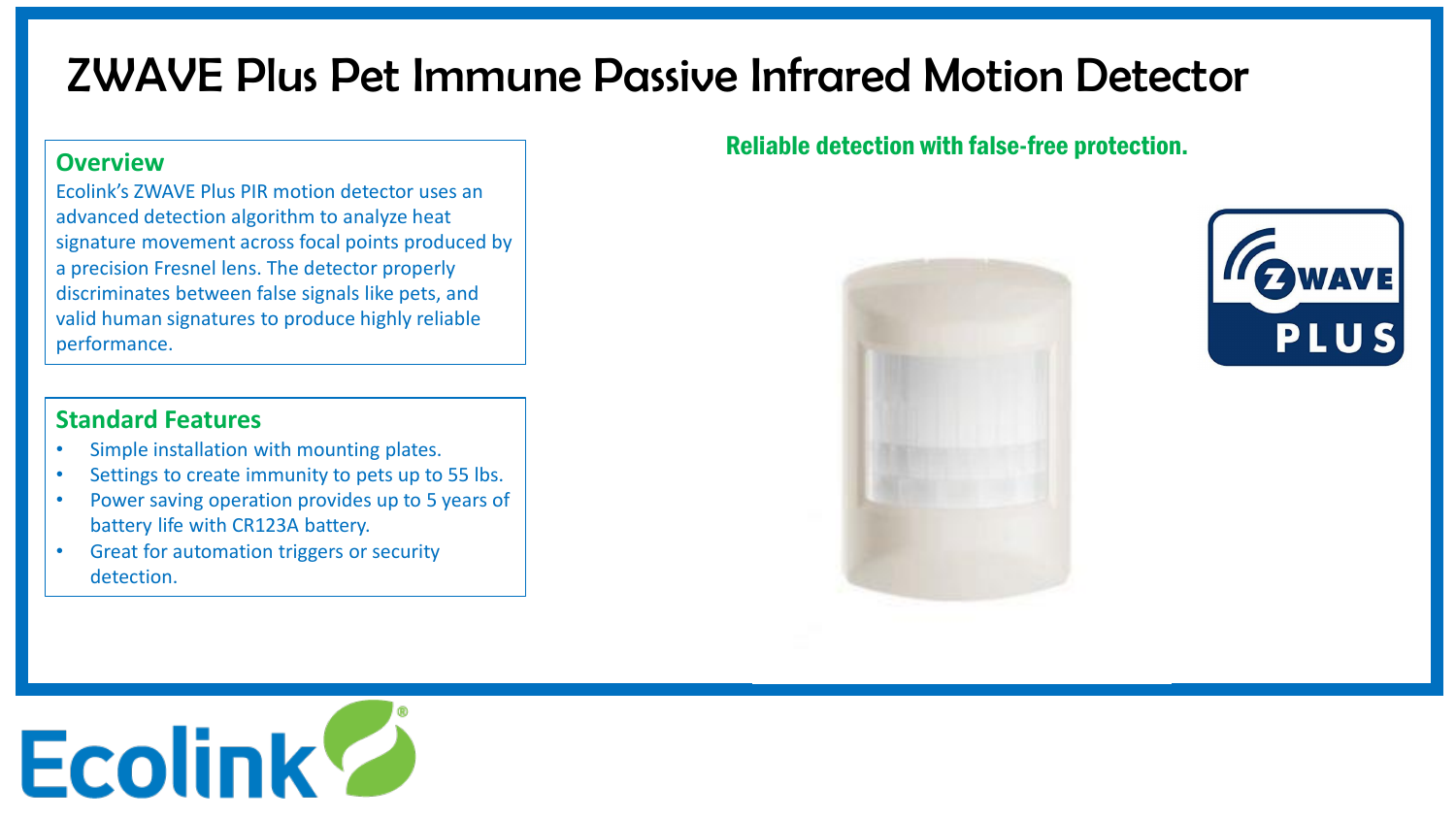In an effort to ensure you have a first-rate experience with our Z-Wave Plus PIR Motion Detector, look closely at the following information.

Ecolink<sup>o</sup> Pet immune, passive infrared motion detection is a stable technology when applied properly. While performance can vary in the vast number of environments, understanding the technology will serve to help you apply the product properly and improve performance for your application.

#### MOTION DETECTION:

The Ecolink Motion Detector will trigger based on a change in infrared energy in the space it is monitoring. A sophisticated algorithm seeks a precise threshold of infrared energy to produce a valid detection signal.

There are variables to consider when choosing and installing the detector that will ensure the detection algorithm can do its job effectively.

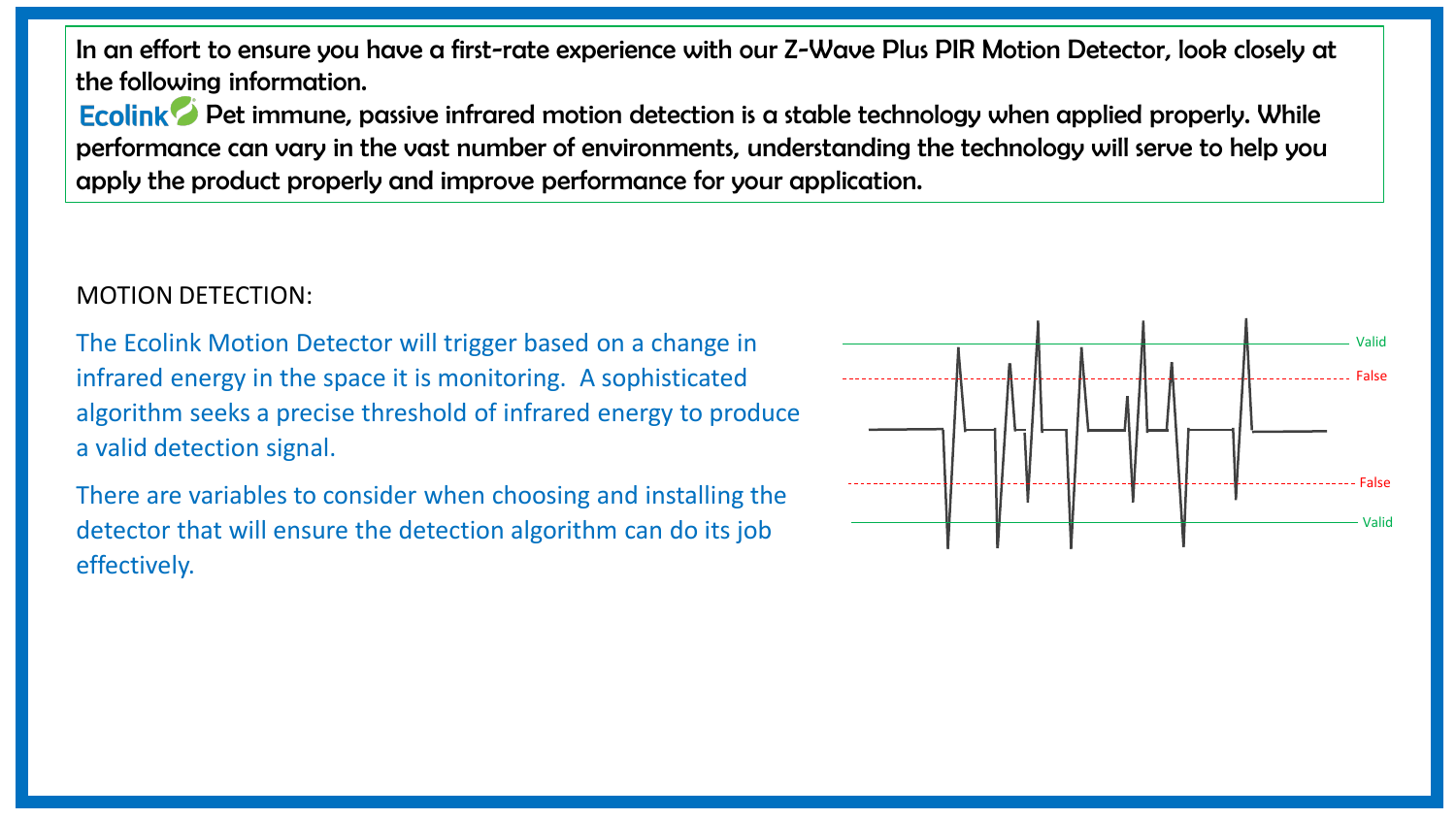## **Ecolink** Pet immune, passive infrared motion detector application information

#### DETECTOR APPLICATIONS:

IMPORTANT: Follow mounting height requirements exactly! Being below 6.5 feet or above 7.5 feet will negatively affect performance. Mounting at 7.5 feet is recommended.

**Ideal applications** - The Ecolink Z-Wave Plus Pet Immune PIR Motion Detector is designed to work best when it is corner mounted at 7.5' and providing area coverage in large rooms like living rooms, dining rooms, or kitchens in homes with medium or small pets. Of course, having no pets is fine as well. Corner mounting takes advantage of the full capability of the wide coverage pattern and may provide quicker capture. The motion sensor is also better at detecting side-to-side motion when mounted in a corner.

**Acceptable applications** – Flat wall mounted and smaller rooms. Multiple pets of varying medium or small size. Flat wall mounting may produce gaps in coverage, mainly on the sides of the detector.

**Challenging applications** – Hallways, above doors in an attempt to capture room entry. Because the detector is looking for signals in different focal zone points to indicate movement, moving straight away or straight toward a detector may not provide the focal zone point changes the detector needs to create capture. The focal points are linear in nature. Angling the detector slightly may provide improved capture performance but only thorough walk testing will tell you for sure.

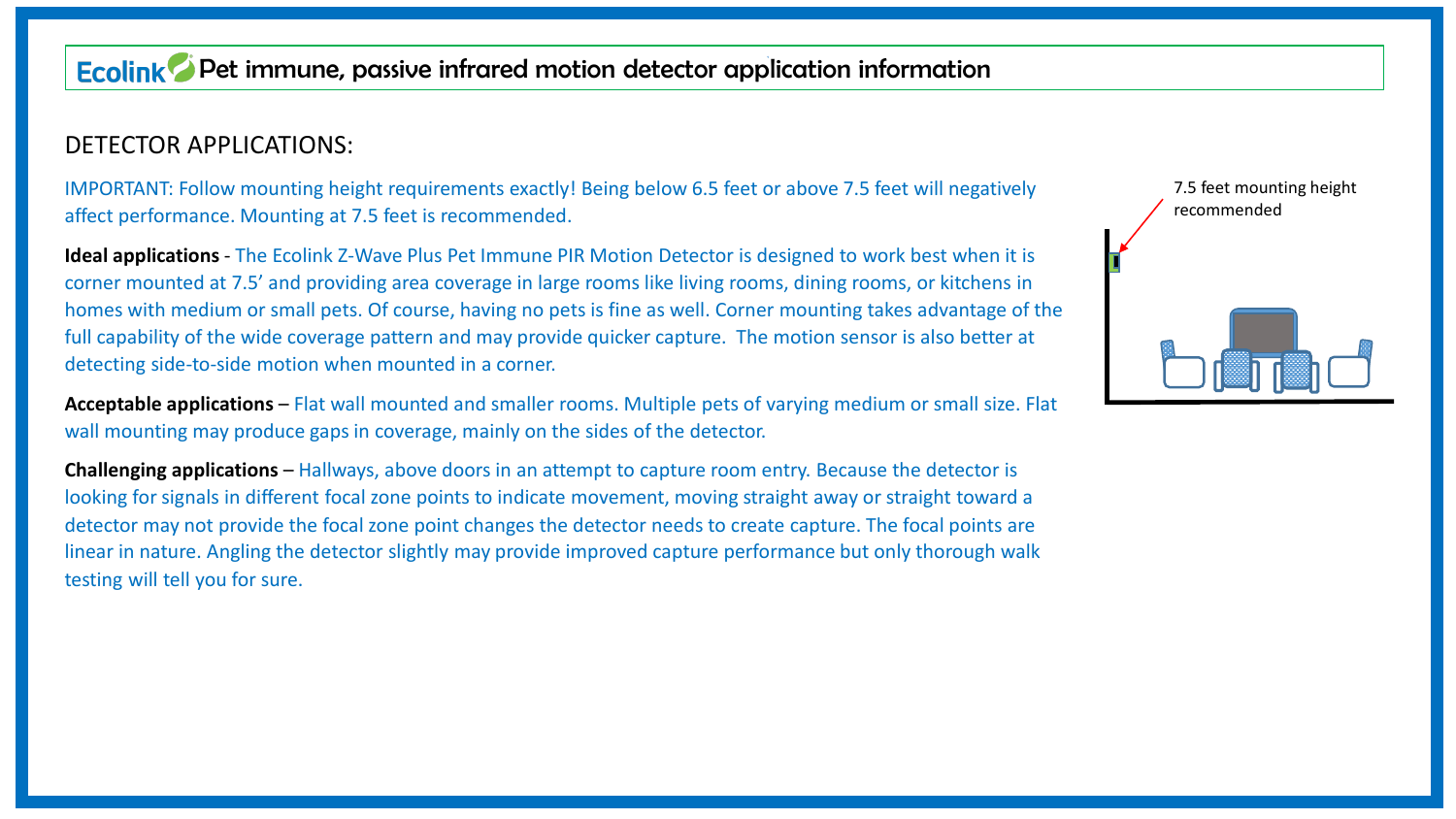## Ecolink<sup>o</sup> Pet immune, passive infrared motion detector application information

#### DETECTOR APPLICATIONS:

#### **Applications to avoid entirely:**

- Not for outdoor use.
- Do not install near a/c or heating vents. Vents produce major changes in IR signatures and may cause false signals. Attempt to mount the detector at least 10 feet from a vent.
- Avoid pointing detector directly at nearby windows. Drafts and sun rays may produce false signals.
- Avoid mounting detector where sun rays may strike the detector.
- Avoid placement of detector near 110V or higher electrical lines. It may obstruct the wireless signals.

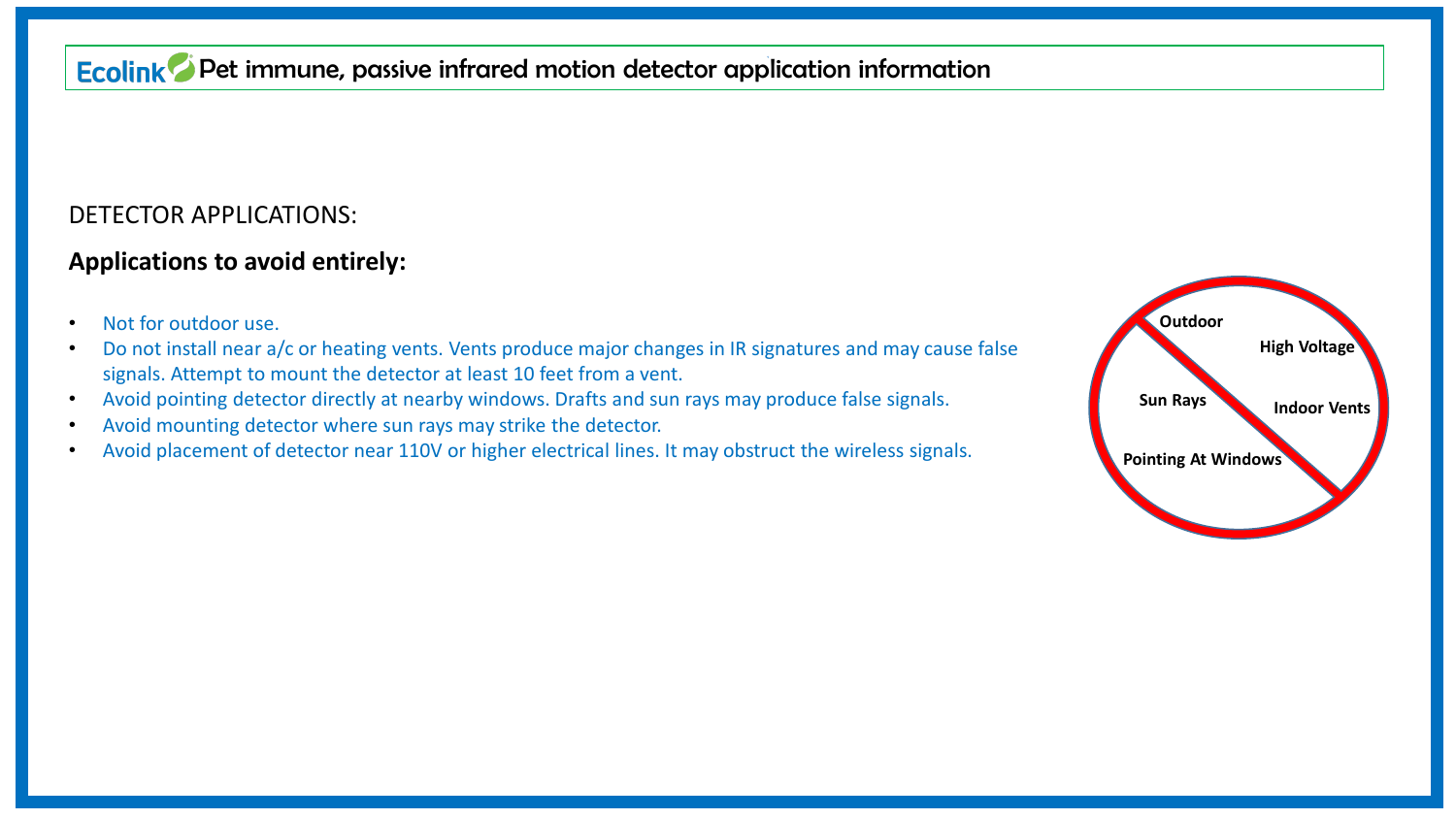Ecolink<sup>o</sup> Pet immune, passive infrared motion detector is seeking an infrared energy signature matching a human signature range in one or more focal point zones of the detection pattern created by the Fresnel lens.

#### **CONSIDERATIONS FOR CAPTURE SENSITIVITY:**

### **Sensitivity Settings:**

- **Lowest sensitivity** = Medium Pet mode, Jumper on "PET2" In this mode, the detector requires a higher and more prevalent amount of infrared energy for capture, thereby ignoring the energy emitted by a pet of medium size.
- **Middle sensitivity** = Small Pet mode, Jumper on "PET1" In this mode, the detector requires a medium level of infrared energy for capture, thereby ignoring the energy emitted by a pet of small size.
- **High sensitivity** = No Pet mode, no jumper In this mode, the detector requires a lower level of infrared energy for capture.

| Jumper<br>国胃国<br>388                                                                                                                         | 國贸量<br><b>ollo</b><br>ollollo                          | 國贸量<br>Ιo                                           | 國贸量<br>미<br>loll                                        |
|----------------------------------------------------------------------------------------------------------------------------------------------|--------------------------------------------------------|-----------------------------------------------------|---------------------------------------------------------|
| Locate the jumper<br>pins on the bottom<br>right corner of the<br>circuit board of the<br>sensor. One jumper<br>is included in every<br>box. | Maximum<br>sensor<br>sensitivity - no<br>pet immunity. | Small size pet -<br>Pet immunity<br>jumper setting. | Medium size<br>pet -<br>Pet immunity<br>jumper setting. |